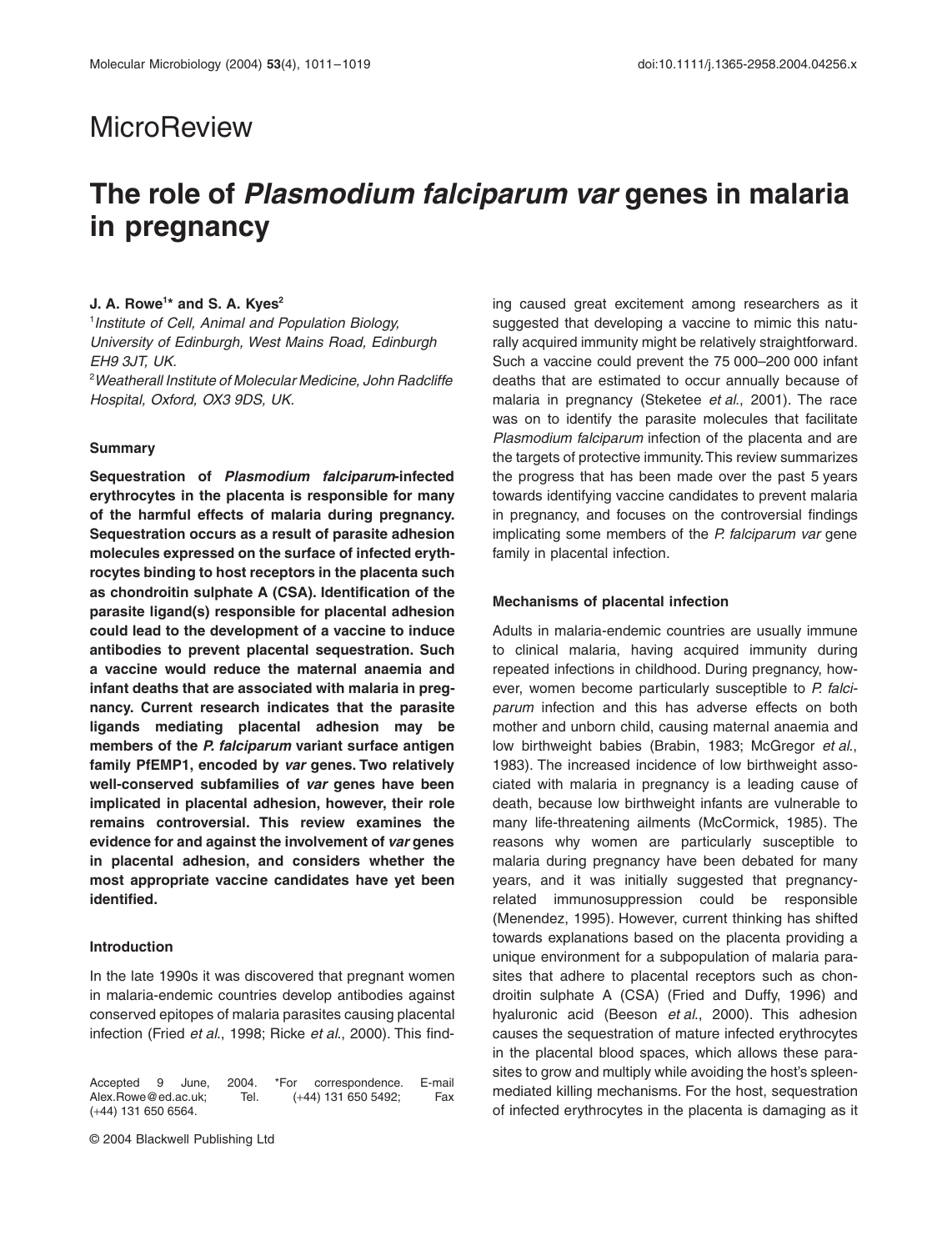## 1012 *J. A. Rowe and S. A. Kyes*

leads to inflammatory responses (Suguitan *et al*., 2003) and deposition of fibrinoid material (Walter *et al*., 1982). This may reduce placental blood flow (Dorman *et al*., 2002) causing impaired fetal growth with subsequent low birthweight and prematurity (Menendez *et al*., 2000). The binding of infected erythrocytes to CSA and other placental receptors is therefore the basic pathological mechanism primarily responsible for malaria-induced low birthweight.

The importance of placental sequestration was emphasized by the discovery that during pregnancy, malariainfected women develop antibodies that inhibit binding of infected erythrocytes to CSA, and such antibodies are associated with protection against placental infection and low birthweight in subsequent pregnancies (Fried *et al*., 1998; Ricke *et al*., 2000; O'Neil-Dunne *et al*., 2001; Staalsoe *et al*., 2001; Duffy and Fried, 2003a). These protective antibodies are thought to recognize conserved parasite antigens because studies from malaria-endemic areas showed that sera from Asian women who had experienced multiple pregnancies prevented African placentally derived parasites from binding to CSA and vice versa (Fried *et al*., 1998). The implications of this finding were that identification of the parasite ligand(s) that mediates CSA-binding and is the target of adhesion-blocking antibodies could lead to the development of a globally useful vaccine to prevent malaria in pregnancy. It must be stressed that placental sequestration may be mediated via other host receptors, therefore other (non- CSA-binding) parasite ligands may be additional targets of this protective antibody response. This review will mainly discuss parasite interactions with host CSA, as this has

**DBL1**a **CIDR1 DBL2**b **DBL3**g **DBL4**d **DBL5**e **CIDR2 TM ATS**

# A



been the focus of most of the recent research on placental sequestration.

## **The** *P. falciparum var* **gene family**

During malaria infections of non-pregnant humans, adhesion of infected erythrocytes to host cells such as endothelium and uninfected erythrocytes is mediated by members of the variant surface antigen family *P. falciparum* erythrocyte membrane protein one (PfEMP1), encoded by *var* genes (Baruch *et al*., 1997; Rowe *et al*., 1997). PfEMP1 molecules are composed of tandemly arranged cysteine-rich regions (Fig. 1A) known as DBL domains (Duffy Binding-Like; so called because the first such domain was described in the *P. vivax* Duffy Binding Protein). Each DBL domain is approximately 300 amino acids long, contains 12–18 cysteines and a number of other conserved hydrophobic residues (Su *et al*., 1995). DBL domains also contain several short conserved motifs (10–20 amino acids) interspersed by regions that are highly variable in sequence. The DBL domains are numbered consecutively from the N-terminus, and have been classified into five types (alpha to epsilon) on the basis of their amino acid sequence (Smith *et al*., 2000b), plus a sixth heterogeneous group, DBLX (Gardner *et al*., 2002). Most PfEMP1 variants have a DBL1 $\alpha$  domain at the Nterminus, followed by the Cysteine-rich interdomain region (CIDR), a degenerate form of DBL domain (Su *et al*., 1995; Gardner *et al*., 2002). The remaining DBL domains in different PfEMP1 variants vary in total number and in the order of the domain types. All variants have one transmembrane region (TM) and a well-conserved intracellular

> **Fig. 1.** *Plasmodium falciparum var* gene structure and repertoires.

> A. Schematic diagram of a typical *P. falciparum var* gene. DBL, Duffy Binding-Like domain; CIDR, cysteine-rich interdomain region; TM, transmembrane region; ATS, acidic terminal segment.

> B. Different *P. falciparum* lines have distinct *var* gene repertoires with little overlap, except for a small number of well-conserved *var* gene subfamilies. The *var* gene repertoire is represented as a pile of stacked boxes. The full sequence of all *var* genes is only known for the 3D7 parasite clone (and its parental line NF54).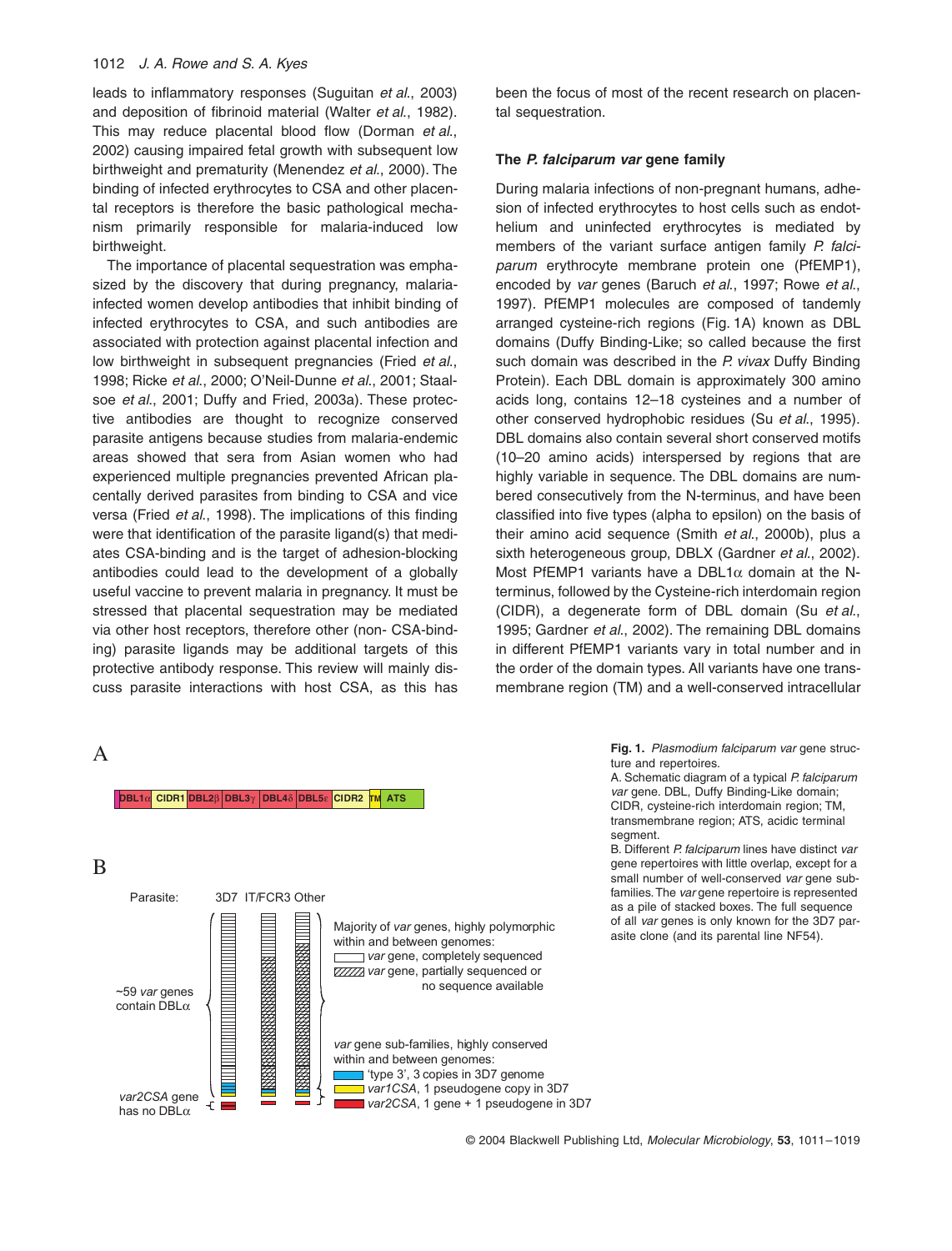domain (the acidic terminal segment, ATS, Fig. 1A).  $DBL1\alpha$  is the most well-conserved extracellular domain (Smith *et al*., 2000b; Taylor *et al*., 2000a), although alignment of DBL1 $\alpha$  from 19 different PfEMP1 variants from GenBank shows only 36–52% amino acid identity (Rowe *et al*., 2002).

Every *P. falciparum* isolate/line/clone<sup>1</sup> has a repertoire of approximately 50–60 *var* genes (Fig. 1B). Only one PfEMP1 variant is thought to be expressed at the surface of an infected erythrocyte (Chen *et al*., 1998), and switching of expression from one variant to another brings about antigenic variation in malaria (Smith *et al*., 1995). It was originally thought that there was little overlap between the *var* gene repertoires of different parasite lines (Su *et al*., 1995; Freitas-Junior *et al*., 2000; Taylor *et al*., 2000a), although recombinatorial shuffling may have generated short blocks of homologous sequence in *var* genes from different isolates (Ward *et al*., 1999). Recently, however, a small number of *var* genes that are well-conserved throughout their entire length have been identified in diverse parasite isolates (Fig. 1B, Rowe *et al*., 2002; Salanti *et al*., 2002; Winter *et al*., 2003). These wellconserved *var* gene subfamilies will be described in more detail below.

Research into the role of PfEMP1 in malaria pathogenesis in non-placental infections has identified some of the *var* gene family members and PfEMP1 domains responsible for adhesion to host receptors such as CD36 (Baruch *et al*., 1997), erythrocyte CR1 (rosetting) (Rowe *et al*., 1997) and ICAM-1 (Smith *et al*., 2000a). In these examples, the *var*/PfEMP1 responsible for adhesion was identified from the total *var* gene repertoire because transcription of the variant responsible for adhesion was upregulated in parasites selected for the ability to bind to the receptor under study (Fig. 2). In addition, heterologous expression studies were used to show specific binding of PfEMP1 domains to the host receptor (Rowe *et al*., 1997; Smith *et al*., 2000a). For a more detailed review of *var* gene/PfEMP1 structure and function in non-placental malaria see Smith *et al*., 2001.

## **Identification of the parasite CSA-binding ligand(s)**

Given the known role of PfEMP1 in adhesion to host receptors, it seemed possible that adhesion of placentally derived parasites to CSA would also be attributed to PfEMP1. In 1999, two groups identified PfEMP1 variants implicated in CSA-binding, encoded by the genes *FCR3varCSA* (Buffet *et al*., 1999) and *CS2var* (Reeder *Var* genes and malaria in pregnancy 1013



**Fig. 2.** Transcription of a specific *var* gene is upregulated in a *P. falciparum* clone selected for binding to a particular host receptor. The entire *var* gene repertoire of approximately 50–60 *var* genes from the IT/FCR3 parasite line is represented as stacked boxes. Unselected parasites tend to express a variety of different *var* genes. In a parasite clone derived from IT/FCR3 selected for high levels of rosetting (R29), the transcription of the *R29R + var1* gene is upregulated in comparison to isogenic non-rosetting parasites (Rowe *et al*., 1997). Similarly, a parasite clone selected for high levels of ICAM-1 binding upregulates a different *var* gene, *A4tresvar*(Smith *et al*., 2000a). Heterologous expression studies showed that the PfEMP1 variant encoded by *R29R + var1* binds RBC, while that encoded by *A4tresvar* binds ICAM-1 (Rowe *et al*., 1997; Smith *et al*., 2000a). This pattern of upregulation of a single specific *var* gene in a parasite clone selected for adhesion to a particular receptor has been widely demonstrated, although the transcriptional control mechanisms responsible for regulation of *var* gene expression are not well understood. In contrast, at least one *var* gene, *FCR3varCSA*, has many unusual features. It is well-conserved and widely transcribed among different parasite isolates/lines and its transcription is not associated with a particular adhesion phenotype (Kyes *et al*., 2003).

*et al*., 1999) (Fig. 3). These PfEMP1 variants were identified using degenerate primers to examine the *var* genes transcribed in the parasite lines FCR3CSA and CS2, which were selected for high CSA-binding *in vitro* by panning. The *FCR3varCSA* and *CS2var* genes appeared to be the predominantly transcribed *var* genes in each CSAselected parasite line, although subsequent work has cast doubt upon this (see below). In both cases the domain of PfEMP1 shown to mediate specific binding to CSA *in vitro* was a DBLg type domain (Buffet *et al*., 1999; Reeder *et al*., 1999) (Fig. 3). However, it was surprising, given the serological evidence for conserved epitopes in the parasite CSA-binding ligand, that there was no obvious sequence homology between the two CSA-binding DBL $\gamma$ domains. This cast doubt in the minds of some investigators, who questioned whether PfEMP1 could be the true CSA-binding ligand. In particular, given the known extreme diversity of the PfEMP1 family, how could identification of PfEMP1 as the CSA ligand explain the conserved epitopes indicated by sero-epidemiological data?

<sup>1</sup> The nomenclature used in this review for *P. falciparum* parasites is as follows: an isolate is a population of parasites derived from a patient; a line is an isolate that has been adapted to grow *in vitro*; a clone is derived from a single cell.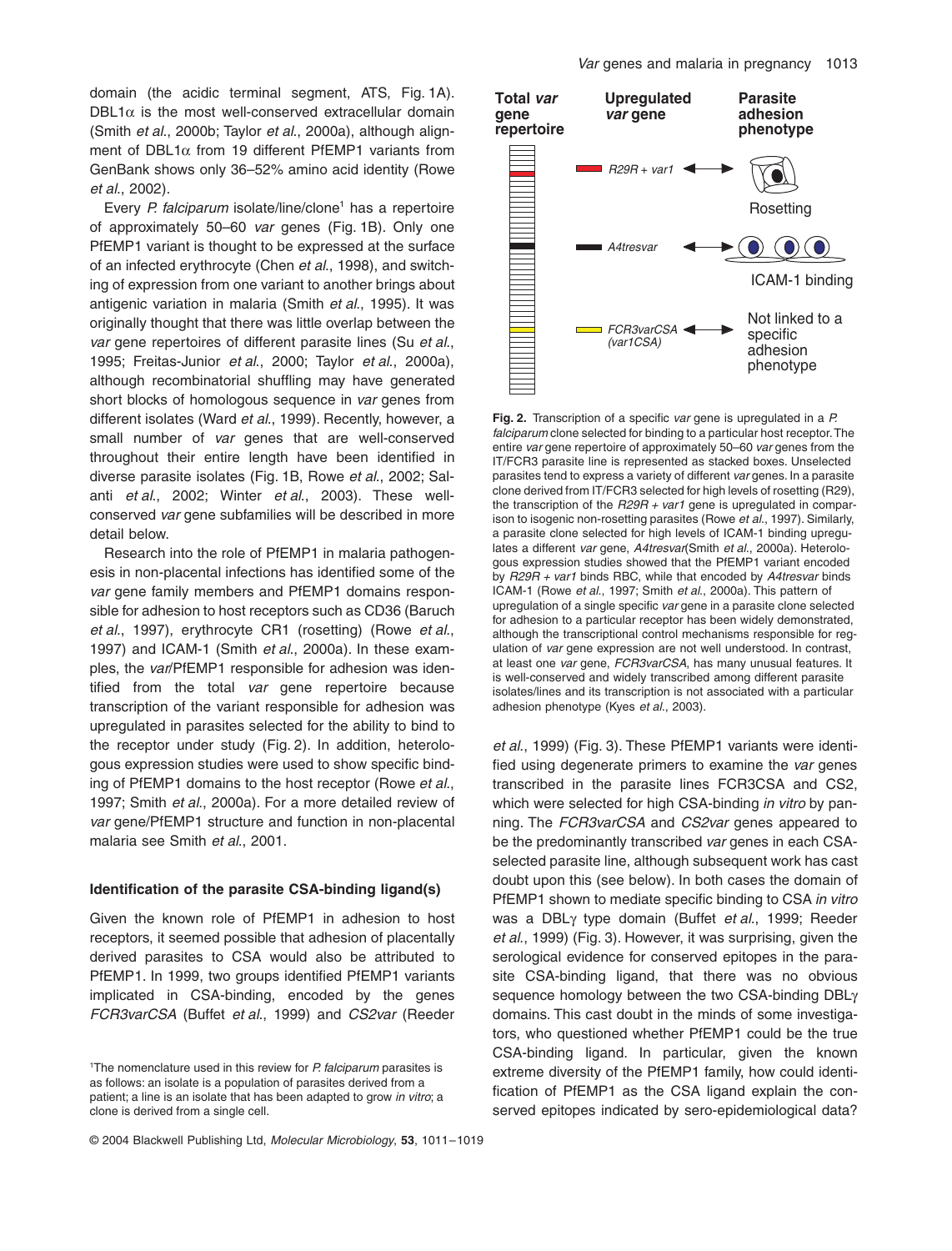

**Fig. 3.** Schematic diagram showing the extracellular domains of three *P. falciparum var* genes that have been implicated in CSA-binding. The CSA-binding regions demonstrated by heterologous expression and *in vitro* adhesion assays (Buffet *et al*., 1999; Reeder *et al*., 2000) are shown as purple blocks.

Could other, more conserved parasite antigens be responsible for the CSA-binding phenotype? Research over the past few years has provided partial answers to these questions, however, definitive proof of the identity of the placental parasite CSA-binding ligand remains elusive. Table 1 indicates criteria that we would expect to be fulfilled by any putative ligand, and the relative merits of the current candidate CSA-binding ligands are shown in Table 1 and discussed below. It is of note that the ability of a heterologously expressed parasite protein to bind CSA in *in vitro* assays has not proved to be sufficient to unequivocally identify the CSA-binding ligand that is functional *in vivo* in the infected placenta.

# **Candidate CSA-binding ligands – the**  *var1CSA* **subfamily**

**Evidence for:** The first *var* gene implicated in placental adhesion, *FCR3varCSA* (Buffet *et al*., 1999), has been the most intensively studied. The DBL3 $\gamma$  domain of *FCR3varCSA*, which binds to CSA (Fig. 3), is considered

|  |  | Table 1. Criteria for identification of the P. falciparum CSA-binding ligand. |  |  |  |  |
|--|--|-------------------------------------------------------------------------------|--|--|--|--|
|--|--|-------------------------------------------------------------------------------|--|--|--|--|

Criterion **Candidates** *Var1CSA* (e.g. *FCR3varCSA*) *CS2var Var2CSA* 1. The gene should be transcribed and/or upregulated in CSA-binding parasites compared to non-CSA-binding parasites. No No Yes 2. The gene should be transcribed and/or upregulated in placental isolates compared to peripheral blood isolates from children. No No Yes 3. The protein should be present on the surface of CSA-binding infected erythrocytes and placentally derived parasites. ND ND ND 4. The protein should bind to CSA. The protein should bind to CSA. The version of the Ves ND 5. Antibodies raised to the protein should block CSA-binding. The Ves The Yes ND Ves ND 6. Parasite CSA-binding should be lost when the gene is knocked out.<sup>a</sup> No ND ND ND ND 7. The protein should be recognized by sera from multigravid women from malarious countries with natural immunity to malaria in pregnancy and not recognized by adult males and children (i.e. gender-specific recognition). No ND ND 8. Sera from multigravid women from malarious countries should show enhanced recognition of the protein compared to sera from primigravid women (i.e. gravidity-dependent recognition). No ND ND 9. The protein, or epitopes within it, should be conserved among parasite isolates from different parts of the world. Yes No Yes

**a.** This would not apply if there is more than one CSA-binding protein per parasite (see text). ND, not determined.

by many to be the front-runner as a vaccine candidate. This view was supported by the finding that almost all genetically distinct parasite isolates from around the world have a well-conserved *FCR3varCSA*-like gene (Rowe *et al*., 2002; Salanti *et al*., 2002; Winter *et al*., 2003). This subfamily of *FCR3varCSA*-like genes has now been called *var1CSA*. The occurrence of a well-conserved *var* gene subfamily was unexpected, as up until this time, *var* genes were thought to be extremely diverse both within and between different parasite isolates (Su *et al*., 1995; Ward *et al*., 1999; Taylor *et al*., 2000b). It therefore seemed that the conundrum of how the conserved CSAbinding ligand could be a member of the highly variable PfEMP1 family was resolved – *var* genes/PfEMP1 variants are not always as variable as first thought.

Further crucial support for *var1CSA* as a vaccine candidate came from work suggesting that antibodies raised to the DBL3g domain of *var1CSA* from the IT/FCR3 parasite line are 'pan-reactive' and recognize the surface of infected erythrocytes of a wide range of different CSAbinding parasite lines (Lekana Douki *et al*., 2002; Costa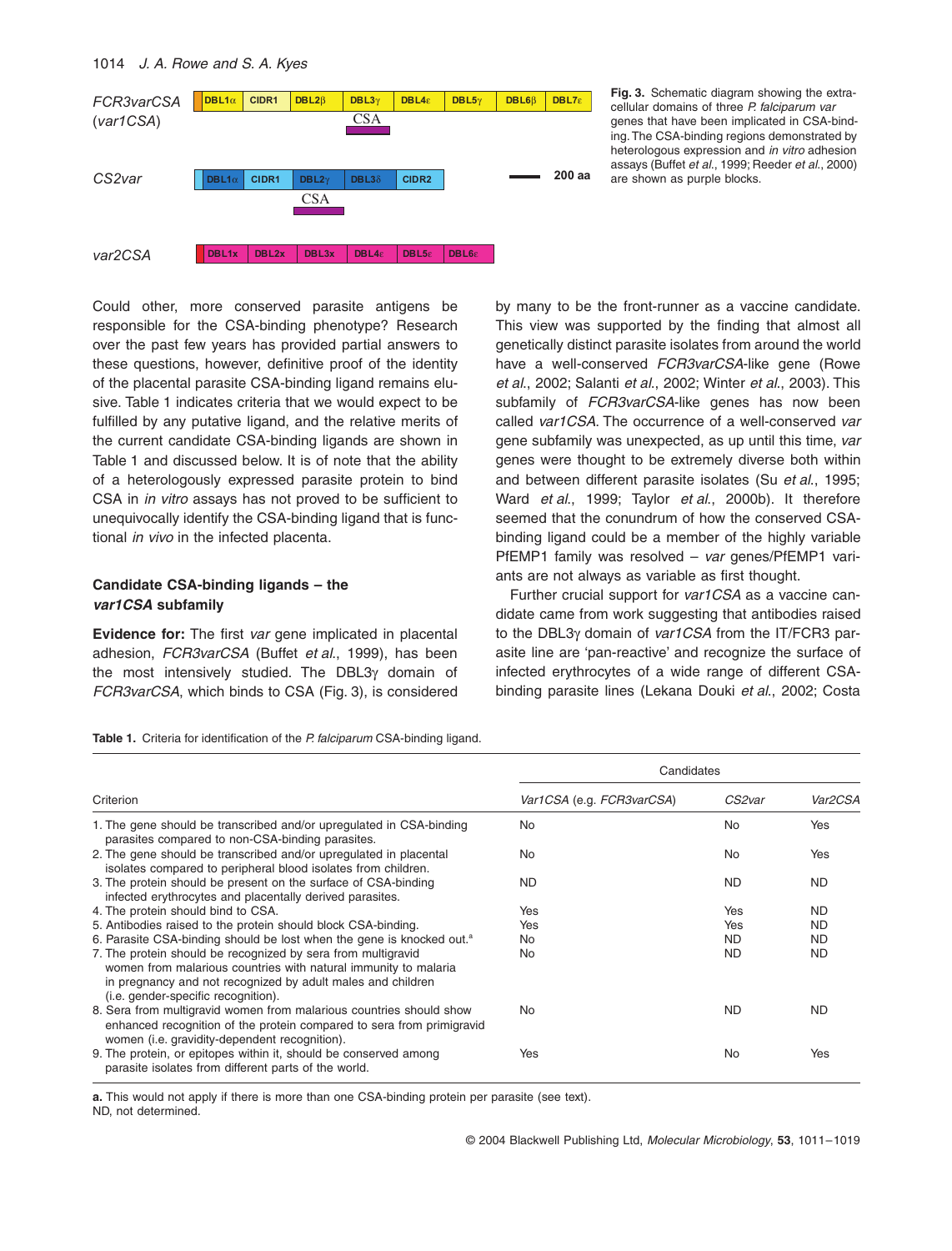*et al*., 2003). It therefore appeared that the PfEMP1 variant encoded by *var1CSA* has one of the crucial attributes of a potential vaccine, the ability to elicit antibodies that can recognize many (all?) CSA-binding *P. falciparum* isolates. It has not yet been shown whether the antibodies induced by *var1CSA* immunization actually block CSAbinding in multiple parasite isolates. It is also unclear whether adhesion-blocking activity is necessary for functional immunity, as it is possible that the binding of antibodies to the infected erythrocyte surface could lead to parasite clearance by mechanisms such as phagocytosis or complement activation.

**Evidence against:** Unfortunately, not all studies have reached encouraging conclusions regarding the identity of *var1CSA* as the parasite ligand mediating placental adhesion. It quickly became apparent that although *var1CSA* occurs in almost all parasite isolates, the gene is either only rarely transcribed in parasites derived from placental infections (Rowe *et al*., 2002), or is transcribed equally in parasites from placental infections and infections of children (Fried and Duffy, 2002; Winter *et al*., 2003). Closer examination of *var1CSA* in laboratory parasite lines showed that transcription of the gene does not correlate with CSA-binding phenotype, a finding demonstrated by three independent groups using a range of different parasite lines (Kyes *et al*., 2003; Salanti *et al*., 2003; M. Duffy, T.J. Byrne, S.J. Rogerson, J.G. Beeson, and G.V. Brown, submitted). In other words, many non-CSA binding parasites transcribe the *var1CSA* gene, and transcription is not increased when parasites are selected for CSA-binding (Fig. 2). In fact, CSA-selected parasites were found to transcribe a different *var* gene that could be responsible for their adhesive properties (see below). The *var1CSA* genes are transcribed at the mature trophozoite stage of parasite development (approximately 20–36 h after erythrocyte invasion) (Kyes *et al*., 2003), unlike other *var* genes in which the full-length mRNA is transcribed predominantly at ring-stage (3–18 h post invasion) (Kyes *et al*., 2000). The transcription of *var1CSA* by mature trophozoites may explain why this gene was identified by Buffet *et al*. (1999), who used mature trophozoites to study the *var* genes transcribed in a CSA-selected parasite clone. Why the *var1CSA* genes are widely transcribed and show different timing of transcription compared to other *var* genes are important questions that remain to be answered.

Doubts have also been raised about the finding that immunization with recombinant DBLg from *var1CSA* induces 'pan-reactive' antibodies that recognize the surface of infected erythrocytes from a wide range of CSAbinding parasite isolates (Lekana Douki *et al*., 2002; Costa *et al*., 2003). Flick *et al*. showed that placental parasites bind non-immune IgG and IgM (natural antibodies) from normal human serum (Flick *et al*., 2001), and it was later shown that CSA-selected parasites bind both mouse and human IgM non-specifically (Creasey *et al*., 2003). Many of the pan-reactive reagents raised to *var1CSA* were mouse monoclonal antibodies (mAbs) of the IgM class, therefore it is possible that the pan-reactive epitopes described by Lekana Douki *et al*. (2002) are merely the result of mouse mAbs binding non-specifically to CSA-selected parasites. More recent work suggests that some mouse IgG mAbs and polyclonal sera raised in monkeys to the var1CSA DBLy domain also recognize the surface of many different CSA-selected parasite lines (Costa *et al*., 2003). It is difficult to interpret these experiments given the suggestion that placental parasites may bind IgG non-specifically (Flick *et al*., 2001), although this finding was not confirmed by another group (Creasey *et al*., 2003). The extent to which CSA-selected parasites can bind different antibody classes from different species requires further clarification. Most importantly, any non-specific interactions must be considered when interpreting the results of experiments using specific antibodies raised to individual CSA-binding ligands. This would be made easier if studies always reported the results of appropriate negative controls, such as preimmune sera, isotype controls and secondary antibody-only controls.

A further piece of evidence that does not support a role for *var1CSA* in placental adhesion is that recombinant proteins encoded by *var1CSA* are not specifically recognized by sera from multigravid women from malarious regions (Jensen *et al*., 2003). Multigravid women who have been exposed to malaria during previous pregnancies are immune to the most severe effects of placental infection and their sera recognize antigens on the surface of CSA-binding parasite lines (Ricke *et al*., 2000; Staalsoe *et al*., 2001). These antigens are not recognized by sera from men or children from the same region, and it has been suggested that this 'gender-specific recognition' should be the gold standard in identification of the CSAbinding ligand (Staalsoe *et al*., 2002). The lack of genderspecific recognition of *var1CSA* argues against its involvement in placental malaria, although only the N-terminal domains and not the CSA-binding DBLy domain of *var1CSA* was tested (Jensen *et al*., 2003). An alternative explanation for the lack of gender-specific recognition of the *var1CSA* recombinant proteins could be that the bacterially expressed proteins did not have the correct conformation. Given the large number of cysteine residues in DBL domains this explanation is certainly plausible.

Knock-out studies have the potential to provide important information on gene function, and a knock-out of the *var1CSA* gene from the IT/FCR3 parasite has been performed (Andrews *et al*., 2003). It was found that *var1CSA* knock-out parasites could still be selected for CSA-binding, implying either that *var1CSA* is not the CSA-binding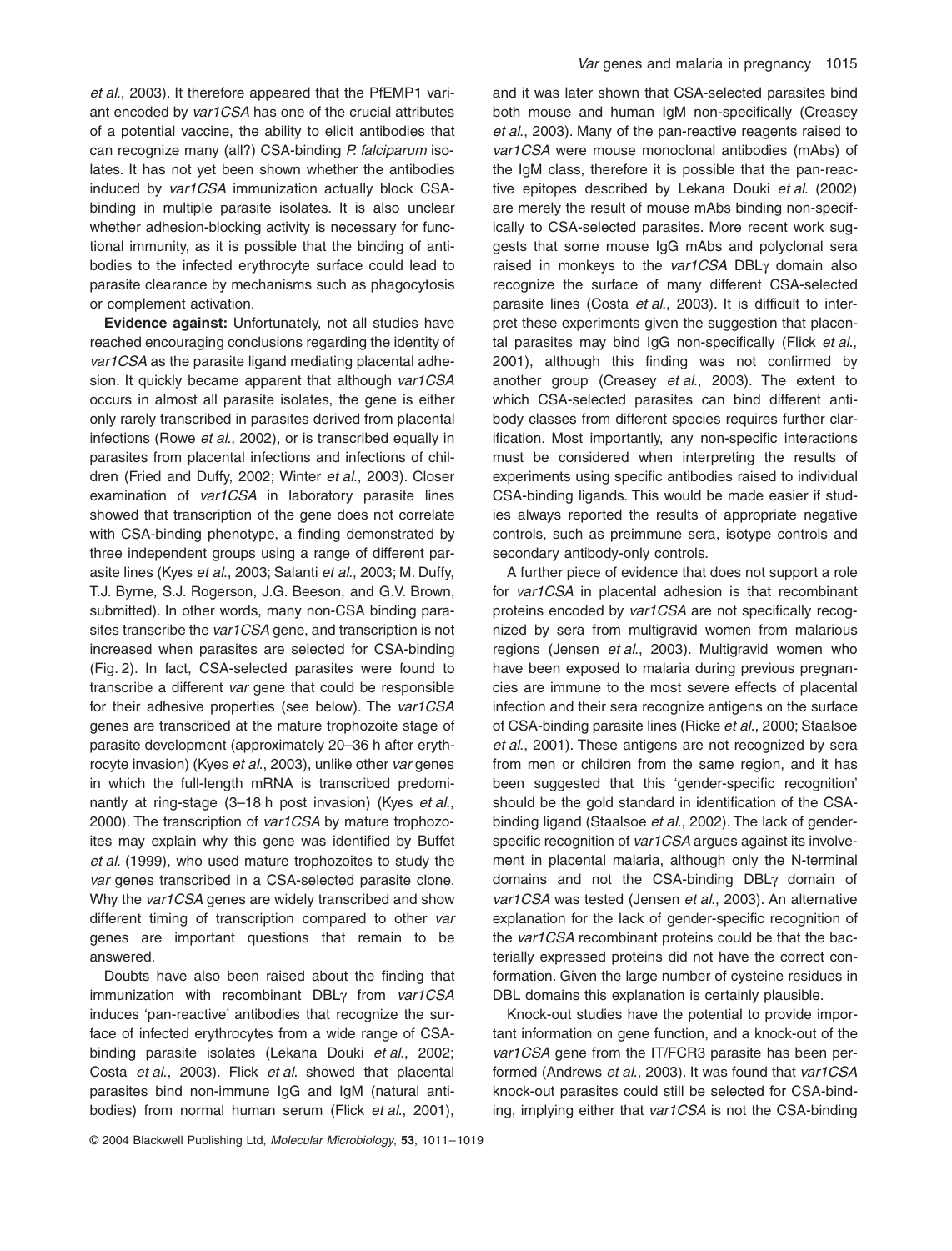# 1016 *J. A. Rowe and S. A. Kyes*

ligand, or that IT/FCR3 parasites have more than one CSA-binding ligand. The latter explanation is certainly possible, as in other parasite adhesion phenotypes, such as rosetting, there can be at least four distinct rosettemediating variants within the *var* gene repertoire of a single parasite genotype (J.A. Rowe, unpubl. data). The knock-out experiment therefore neither supports nor refutes a role for *var1CSA* in parasite CSA-binding. Obviously it would be of interest to know which *var* genes are transcribed by the CSA-binding *var1CSA* knock-out parasites, but this has not yet been reported.

One important piece of data that is missing from all studies to date on *var1CSA* is confirmation that the PfEMP1 variant encoded by *var1CSA* is on the surface of infected erythrocytes. It remains possible that *var1CSA* is the parasite CSA-binding ligand, and that although both CSA-binding and non-CSA-binding parasites transcribe the gene, they differ in surface expression of the mature protein. Resolving the question of where the PfEMP1 variant encoded by *var1CSA* is localized is important in evaluating the role of this molecule as a vaccine candidate.

In summary, although the DBLg domain of *var1CSA* binds to CSA in *in vitro* assays, and antibodies raised to it inhibit CSA-binding, the transcription patterns of the gene do not fit with what would be expected of a placental parasite adhesion ligand. In addition, there is considerable uncertainty in interpretation of existing data obtained using antibodies raised to *var1CSA* because of possible non-specific effects. The role of the *var1CSA* subfamily in CSA-binding and placental malaria therefore remains open to question, and it would seem premature to conclude that *var1CSA* should be developed as a vaccine to prevent malaria in pregnancy. Future studies to clarify the specificity of antibodies raised to *var1CSA* and to determine the localization of the *var1CSA* PfEMP1 protein would help to resolve some of the current uncertainty.

### **Candidate CSA-binding ligands –** *CS2var*

**Evidence for:** The second putative CSA-binding ligand is the PfEMP1 variant encoded by the *CS2var* gene (Reeder *et al*., 1999) (Fig. 3). This gene was first identified as being transcribed in a parasite clone selected for CSAbinding (CS2) (Reeder *et al*., 1999), and has received relatively little attention compared to *var1CSA*. Both the CIDR1 and DBL2g domains of the PfEMP1 variant encoded by *CS2var* bind to CSA (and other glycosaminoglycans)(Reeder *et al*., 2000), while antibodies raised to the DBL2y domain showed specific inhibition of CS2 parasite binding to CSA (Reeder *et al*., 1999).

**Evidence against:** The *CS2var* gene does not appear to be well-conserved among different isolates (Rowe *et al*., 2002), and its transcription is not upregulated in CSA-selected parasite lines (M. Duffy, T.J. Byrne, S.J. Rogerson, J.G. Beeson, and G.V. Brown, submitted). Indeed, the parasite clone in which *CS2var* was identified, has now been shown to upregulate a different *var* gene following CSA-selection (see below, M. Duffy, T.J. Byrne, S.J. Rogerson, J.G. Beeson, and G.V. Brown, submitted), and it seems possible that the adhesion blocking activity of antibodies raised against the *CS2var* was caused by fortuitous cross-reactivity. It therefore seems unlikely that the *CS2var* is directly involved in placental adhesion and unlikely that this variant will be a component of a vaccine to prevent malaria in pregnancy.

# **Candidate CSA-binding ligands – the**  *var2CSA* **subfamily**

**Evidence for:** A second well-conserved *var* gene subfamily that fulfils some of the predicted criteria for the CSAbinding ligand has been identified, known as *var2CSA* (Salanti *et al*., 2003) (Fig. 3; Table 1). This gene was missed in initial screens for the *var* genes transcribed by CSA-binding parasites because it does not contain a  $DBL\alpha$  domain used to design 'universal' primers to detect *var* gene expression (Taylor *et al*., 2000b). Instead, members of the *var2CSA* family consist of three DBL domains that do not fit into any of the currently recognized domain types (DBLX) and three DBLe domains (Fig. 3). The var<sub>2</sub>CSA</sub> gene is well-conserved among different parasite isolates and its transcription is upregulated following CSAselection (Salanti *et al*., 2003). This was shown using quantitative real-time polymerase chain reaction (PCR) with primer pairs to all of the *var* genes in the genome of the parasite clone NF54 and the CSA-selected line NF54CSA (Salanti *et al*., 2003). A second group has independently confirmed this finding, using other non-selected and CSA-selected parasite lines (M. Duffy, T.J. Byrne, S.J. Rogerson, J.G. Beeson, and G.V. Brown, submitted). It has also been shown that transcription of *var2CSA* is upregulated in placental isolates compared to peripheral blood isolates from children, although only five isolates were studied (Salanti *et al*., 2003). Therefore unlike *var1CSA* and *CS2var*, the transcription of *var2CSA* is consistent with the pattern that would be expected for a placental parasite CSA-binding ligand.

**Evidence against:** To date there is no convincing experimental evidence against the role of *var2CSA* in placental adhesion, however, many crucial experiments remain to be performed (Table 1). It has not yet been demonstrated that the *var2CSA* encodes a protein that is present on the surface of infected cells, nor that the *var2CSA* PfEMP1 mediates CSA-binding. It has not yet been shown that antibodies to *var2CSA* inhibit CSA-binding nor that the *var2CSA* protein is recognized in a gender-specific, parity-dependent manner. Clearly more work needs to be done before it is known whether the PfEMP1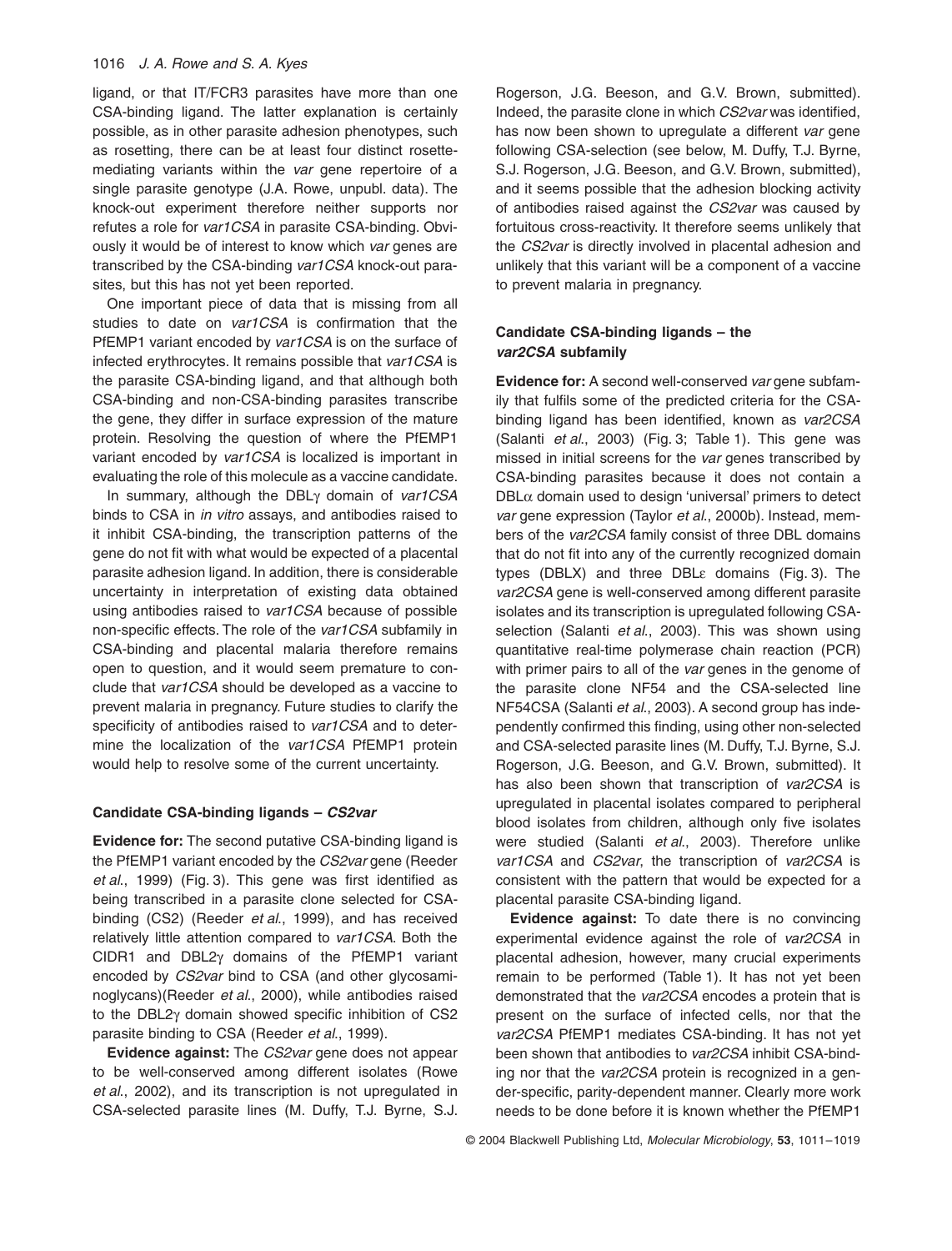variant encoded by *var2CSA* is the parasite CSA-binding ligand responsible for placental adhesion.

# **Identifying proteins on the surface of infected erythrocytes**

For both *var1CSA* and *var2CSA*, demonstrating the presence of the PfEMP1 variants that they encode on the surface of infected erythrocytes derived from infected placentas and CSA-binding laboratory parasites would be a major step in promoting further development towards a vaccine. How can such experimental evidence be obtained? Antibodies are not useful because of the potential for confusing cross-reactions described above. A recent study has attempted to carry out mass spectrometric analysis of the PfEMP1 proteins on the surface of placental infected erythrocytes (Fried *et al*., 2004). It was found that the PfEMP1 variants encoded by *var1CSA* and *var2CSA* were not detected on the surface of placental infected erythrocytes, but four other PfEMP1 variants were found. Further work is needed to characterize the four novel PfEMP1 variants and determine whether they play a role in placental sequestration. Proteomics techniques clearly show great promise, however, the detection of low abundance surface proteins remains a challenge, and the possibility that some PfEMP1 variants were missed because of sensitivity limitations cannot be excluded.

## **How many different CSA-binding ligands are there?**

It is possible that other PfEMP1 variants will be implicated in CSA-binding or that other parasite molecules that bind to CSA will be identified. Even if CSA-binding is entirely attributed to PfEMP1, on the basis of current data it is uncertain how many different PfEMP1 variants need to be recognized by the host's immune system before an immune response that prevents placental infection develops. Epidemiological evidence suggests that women in low to moderate malaria transmission areas may need to experience at least three or four pregnancies before developing immunity that prevents malaria-associated low birthweight (Nosten *et al*., 1991; Shulman *et al*., 2001). This may suggest that several infections and exposure to several different PfEMP1 variants and/or other parasite molecules are required before functional immunity develops.

# **The role of other receptor–ligand interactions in placental sequestration?**

Although CSA and the parasite CSA-binding ligand(s) are of major importance in placental sequestration, a role for other placental receptors and parasite ligands cannot be excluded. Indeed, it has been shown that although many

parasite isolates derived from placental infections bind to CSA (Fried and Duffy, 1996), some do not (Beeson *et al*., 1999). Another glycosaminoglycan molecule, hyaluronic acid (HA) has been implicated in placental binding (Beeson *et al*., 2000; Beeson and Brown, 2004). The parasite ligand mediating binding to HA has not yet been identified. Placental sequestration via Fcy receptors has also been suggested (Flick *et al.*, 2001), although Fcγ receptors are not thought to be accessible to infected erythrocytes in the placental blood spaces (Duffy and Fried, 2003b). IgM natural antibodies bind to CSA-selected parasite clones, therefore it is possible that interaction between infected erythrocytes and Fcu receptors, if expressed in the placenta, could enhance placental sequestration (Creasey *et al*., 2003). Further receptors may remain to be identified. This is an important area of research that should not be neglected, because if other receptors are important in bringing about placental sequestration, using a vaccine to raise antibodies to block CSA-binding may be insufficient to prevent placental malaria infection.

# **Conclusions**

Substantial progress has been made in understanding how infected erythrocytes bind to CSA in the placenta, however, the parasite CSA-binding ligand has not yet been identified unequivocally. The identification and pursuit of *var1CSA* as a vaccine candidate may yet prove to be a false start in the race for a vaccine against malaria in pregnancy. The *var2CSA* gene is a promising candidate, but much work still needs to be done to clarify its role. Above all, the temptation to base a vaccine on results from a small number of laboratory parasite strains should be avoided, and greater emphasis should be put on examining the expression of adhesion ligands in *Plasmodium falciparum* isolates derived directly from placental infections.

### **Acknowledgements**

We are grateful to Dave Arnot, Ian Cockburn, Jean-Philippe Semblat and Anne-Marie Deans for comments on the manuscript.

# **References**

- Andrews, K.T., Pirrit, L.A., Przyborski, J.M., Sanchez, C.P., Sterkers, Y., Ricken, S., *et al.* (2003) Recovery of adhesion to chondroitin-4-sulphate in *Plasmodium falciparum varCSA* disruption mutants by antigenically similar PfEMP1 variants. *Mol Microbiol* **49:** 655–669.
- Baruch, D.I., Ma, X.C., Singh, H.B., Bi, X., Pasloske, B.L., and Howard, R.J. (1997) Identification of a region of PfEMP1 that mediates adherence of *Plasmodium falci-*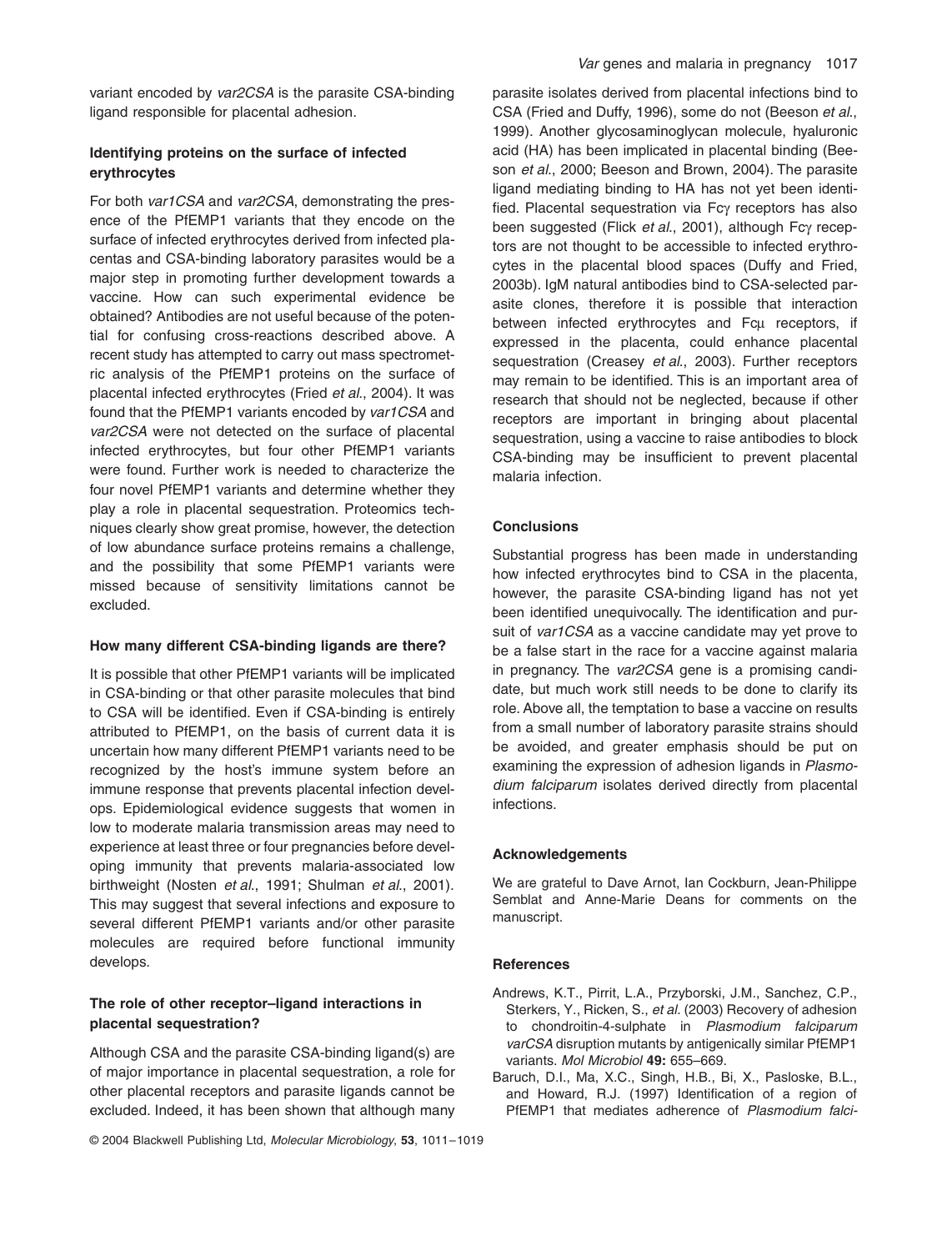1018 *J. A. Rowe and S. A. Kyes*

*parum* infected erythrocytes to CD36: conserved function with variant sequence. *Blood* **90:** 3766–3775.

- Beeson, J.G., and Brown, G.V. (2004) *Plasmodium falciparum*-infected erythrocytes demonstrate dual specificity for adhesion to hyaluronic acid and chondroitin sulfate A and have distinct adhesive properties. *J Infect Dis* **189:** 169–179.
- Beeson, J.G., Brown, G.V., Molyneux, M.E., Mhango, C., Dzinjalamala, F., and Rogerson, S.J. (1999) *Plasmodium falciparum* isolates from infected pregnant women and children are associated with distinct adhesive and antigenic properties. *J Infect Dis* **180:** 464–472.
- Beeson, J.G., Rogerson, S.J., Cooke, B.M., Reeder, J.C., Chai, W., Lawson, A.M., *et al.* (2000) Adhesion of *Plasmodium falciparum*-infected erythrocytes to hyaluronic acid in placental malaria. *Nat Med* **6:** 86–90.
- Brabin, B.J. (1983) An analysis of malaria in pregnancy in Africa. *Bull WHO* **61:** 1005–1016.
- Buffet, P.A., Gamain, B., Scheidig, C., Baruch, D., Smith, J.D., Hernandez-Rivas, R., *et al.* (1999) *Plasmodium falciparum* domain mediating adhesion to chondroitin sulfate A: a receptor for human placental infection. *Proc Natl Acad Sci USA* **96:** 12743–12748.
- Chen, Q., Fernandez, V., Sundstrom, A., Schlichtherle, M., Datta, S., Hagblom, P., and Wahlgren, M. (1998) Developmental selection of var gene expression in *Plasmodium falciparum*. *Nature* **394:** 392–395.
- Costa, F.T., Fusai, T., Parzy, D., Sterkers, Y., Torrentino, M., J.B., D., *et al.* (2003) Immunization with recombinant duffy binding-like-gamma3 induces pan-reactive and adhesionblocking antibodies against placental chondroitin sulfate Abinding *Plasmodium falciparum* parasites. *J Infect Dis* **188:** 153–164.
- Creasey, A.M., Staalsoe, T., Raza, A., Arnot, D.E., and Rowe, J.A. (2003) Nonspecific immunoglobulin M binding and chondroitin sulfate A binding are linked phenotypes of *Plasmodium falciparum* isolates implicated in malaria during pregnancy. *Infect Immun* **71:** 4767–4771.
- Dorman, E.K., Shulman, C.E., Kingdom, J., Bulmer, J.N., Mwendwa, J., Peshu, N., and Marsh, K. (2002) Impaired uteroplacental blood flow in pregnancies complicated by falciparum malaria. *Ultrasound Obstet Gynecol* **19:** 165– 170.
- Duffy, P.E., and Fried, M. (2003a) Antibodies that inhibit *Plasmodium falciparum* adhesion to chondroitin sulfate A are associated with increased birthweight and the gestational age of newborns. *Infect Immun* **71:** 6620–6623.
- Duffy, P.E., and Fried, M. (2003b) *Plasmodium falciparum* adhesion in the placenta. *Curr Opin Microbiol* **6:** 371–376.
- Flick, K., Scholander, C., Chen, Q., Fernandez, V., Pouvelle, B., Gysin, J., and Wahlgren, M. (2001) Role of nonimmune IgG bound to PfEMP1 in placental malaria. *Science* **293:** 2098–2100.
- Freitas-Junior, L.H., Bottius, E., Pirrit, L.A., Deitsch, K.W., Scheidig, C., Guinet, F., *et al.* (2000) Frequent ectopic recombination of virulence factor genes in telomeric chromosome clusters of *P. falciparum*. *Nature* **407:** 1018– 1022.
- Fried, M., and Duffy, P.E. (1996) Adherence of *Plasmodium falciparum* to chondroitin sulphate A in the human placenta. *Science* **272:** 1502–1504.
- Fried, M., and Duffy, P.E. (2002) Two DBLgamma subtypes are commonly expressed by placental isolates of *Plasmodium falciparum*. *Mol Biochem Parasitol* **122:** 201–210.
- Fried, M., Nosten, F., Brockman, A., Brabin, B.J., and Duffy, P.E. (1998) Maternal antibodies block malaria. *Nature* **395:** 851–852.
- Fried, M., Wendler, J.P., Mutabingwa, T.K., and Duffy, P.E. (2004) Mass spectrometric analysis of *Plasmodium falciparum* erythrocyte membrane protein-1 variants expressed by placental malaria parasites. *Proteomics* **4:** 1086–1093.
- Gardner, M.J., Hall, N., Fung, E., White, O., Berriman, M., Hyman, R.W., *et al.* (2002) Genome sequence of the human malaria parasite *Plasmodium falciparum*. *Nature* **419:** 498–511.
- Jensen, A.T., Zornig, H.D., Buhmann, C., Salanti, A., Koram, K.A., Riley, E.M., *et al.* (2003) Lack of gender-specific antibody recognition of products from domains of a *var* gene implicated in pregnancy-associated *Plasmodium falciparum* malaria. *Infect Immun* **71:** 4193–4196.
- Kyes, S., Pinches, R., and Newbold, C. (2000) A simple RNA analysis method shows *var* and *rif* multigene family expression patterns in *Plasmodium falciparum*. *Mol Biochem Parasitol* **105:** 311–315.
- Kyes, S.A., Christodoulou, Z., Raza, A., Horrocks, P., Pinches, R., Rowe, J.A., and Newbold, C.I. (2003) A wellconserved *Plasmodium falciparum var* gene shows an unusual stage-specific transcript pattern. *Mol Microbiol* **48:** 1339–1348.
- Lekana Douki, J.B., Traore, B., Costa, F.T., Fusai, T., Pouvelle, B., Sterkers, Y., *et al.* (2002) Sequestration of *Plasmodium falciparum*-infected erythrocytes to chondroitin sulfate A, a receptor for maternal malaria: monoclonal antibodies against the native parasite ligand reveal pan-reactive epitopes in placental isolates. *Blood* **100:** 1478–1483.
- McCormick, M.C. (1985) The contribution of low birth weight to infant mortality and childhood morbidity. *N Eng J Med* **312:** 82–90.
- McGregor, I.A., Wilson, M.E., and Billewicz, W.Z. (1983) Malaria infection of the placenta in The Gambia, West Africa; its incidence and relationship to stillbirth, birthweight and placental weight. *Trans R Soc Trop Med Hyg* **77:** 232–244.
- Menendez, C. (1995) Malaria during pregnancy: a priority area of malaria research and control. *Parasitol Today* **11:** 178–183.
- Menendez, C., Ordi, J., Ismail, M.R., Ventura, P.J., Aponte, J.J., Kahigwa, E., *et al.* (2000) The impact of placental malaria on gestational age and birth weight. *J Infect Dis* **181:** 1740–1745.
- Nosten, F., ter Kuile, F., Maelankirri, L., Decludt, B., and White, N.J. (1991) Malaria during pregnancy in an area of unstable endemicity. *Trans R Soc Trop Med Hyg* **85:** 424– 429.
- O'Neil-Dunne, I., Achur, R.N., Agbor-Enoh, S.T., Valiyaveettil, M., Naik, R.S., Ockenhouse, C.F., *et al.* (2001) Gravidity-dependent production of antibodies that inhibit binding of *Plasmodium falciparum*-infected erythrocytes to placental chondroitin sulfate proteoglycan during pregnancy. *Infect Immun* **69:** 7487–7492.
- Reeder, J.C., Cowman, A.F., Davern, K.M., Beeson, J.G.,

© 2004 Blackwell Publishing Ltd, *Molecular Microbiology*, **53**, 1011–1019